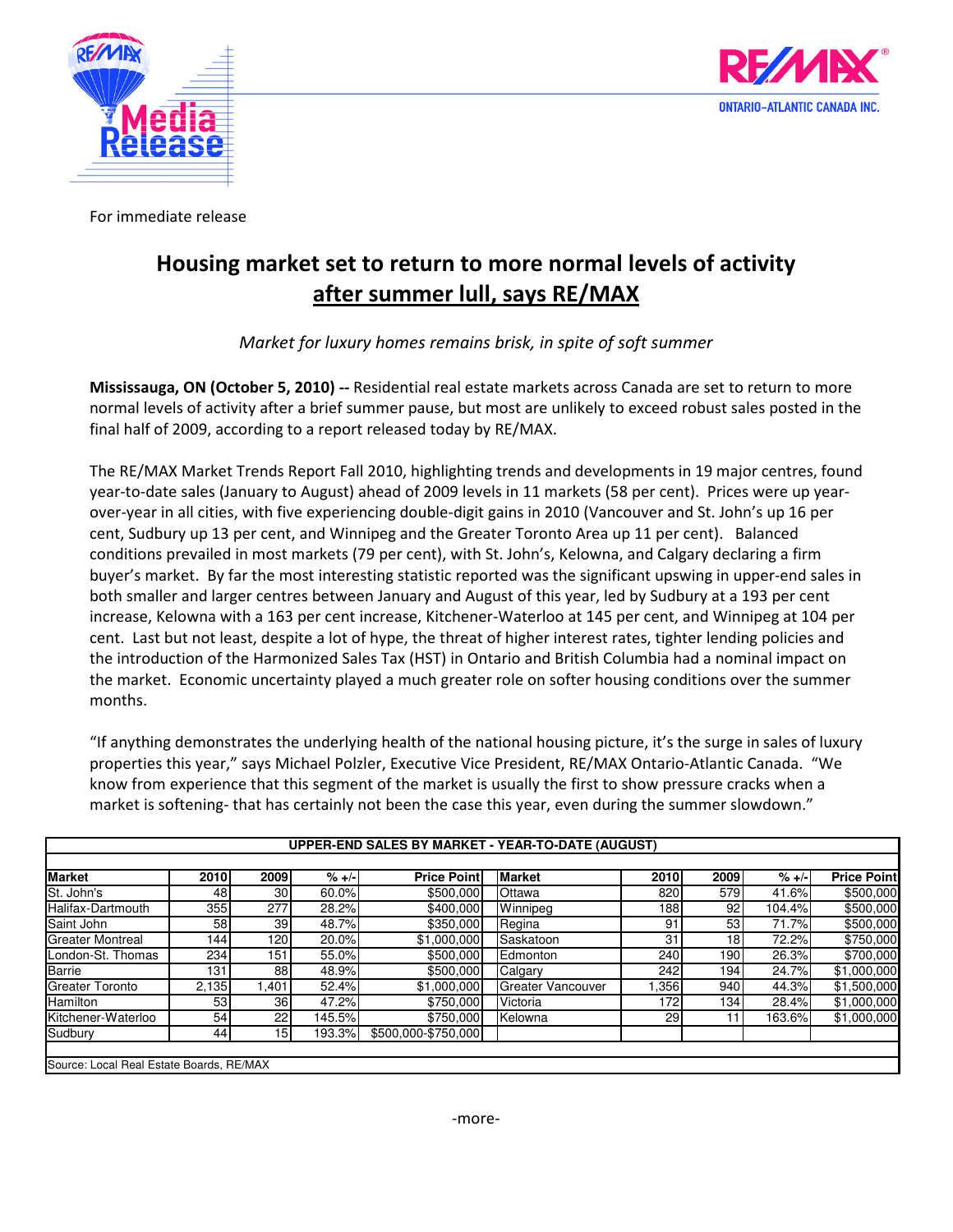With the diminished risk of a W recession occurring, rebounding commodity and equity markets, and more positive economic data emerging daily, the outlook for the residential housing market has vastly improved over the past three months. Yet, markets are expected to record softer sales activity in the final quarter of the year, in comparison to the same period in 2009.

"2009 defied logic in terms of residential housing activity. It was the best of times, it was the worst of times," says Elton Ash, Regional Executive Vice President, RE/MAX of Western Canada. "Comparisons are difficult. We cleaned up in the first quarter of 2010 because housing activity during the same period one year earlier was dismal. We're now comparing the second half of the year to 2009 and falling short of expectations. Looking at the big picture however, the market remains healthy."

Average price is a major indicator of market stability. So far this year, every major centre has reported an increase in average price. Inventory levels are also an important part of the equation and the influx of listings that experienced in late 2008 have failed to materialize – a factor the will provide stability in the marketplace moving forward. In fact, in some markets, new listings are down year over year.

"As overall economic performance improves, so too will housing activity," says Sylvain Dansereau, Executive Vice President, RE/MAX Quebec. "Expect business as usual as real estate markets across the country head into more balanced territory in the months ahead. The urgency characteristic of earlier this year has subsided. An ample supply of homes exists across the board. Housing values are holding steady. Interest rates remain attractive. History will show sound market fundamentals supported another healthy year of residential real estate activity in 2010."

## Highlights:

- $\triangleright$  All markets reported a surge of 20 per cent or more in upper end home sales. Sixty-eight per cent of markets saw upscale home sales climb in excess of 40 per cent, while 21 per cent boasted triple-digit gains.
- $\triangleright$  Sudbury led the country in sales appreciation, rising a significant 17 per cent year-to-date (1,876 units in 2010 vs. 1,599 in 2009).
- $\triangleright$  While virtually all markets reported softened activity over the summer months, Winnipeg, MB saw 32 per cent of all homes sell in multiple offers in August.
- $\triangleright$  Montreal was the sole market still experiencing seller's market conditions, while Greater Toronto and Winnipeg were balanced, slightly favouring the seller.
- First-time buyers led the charge in 58 per cent of markets, while move-up purchasers dominated in 21 per cent of markets. The remainder reported all segments working in tandem.
- $\triangleright$  Buyers were decidedly taking more time to make their decisions in recent months, with many delaying their home-buying intentions. It is expected that many purchasers sitting on the fence will make their way back into the market on the heels of more positive economic news.